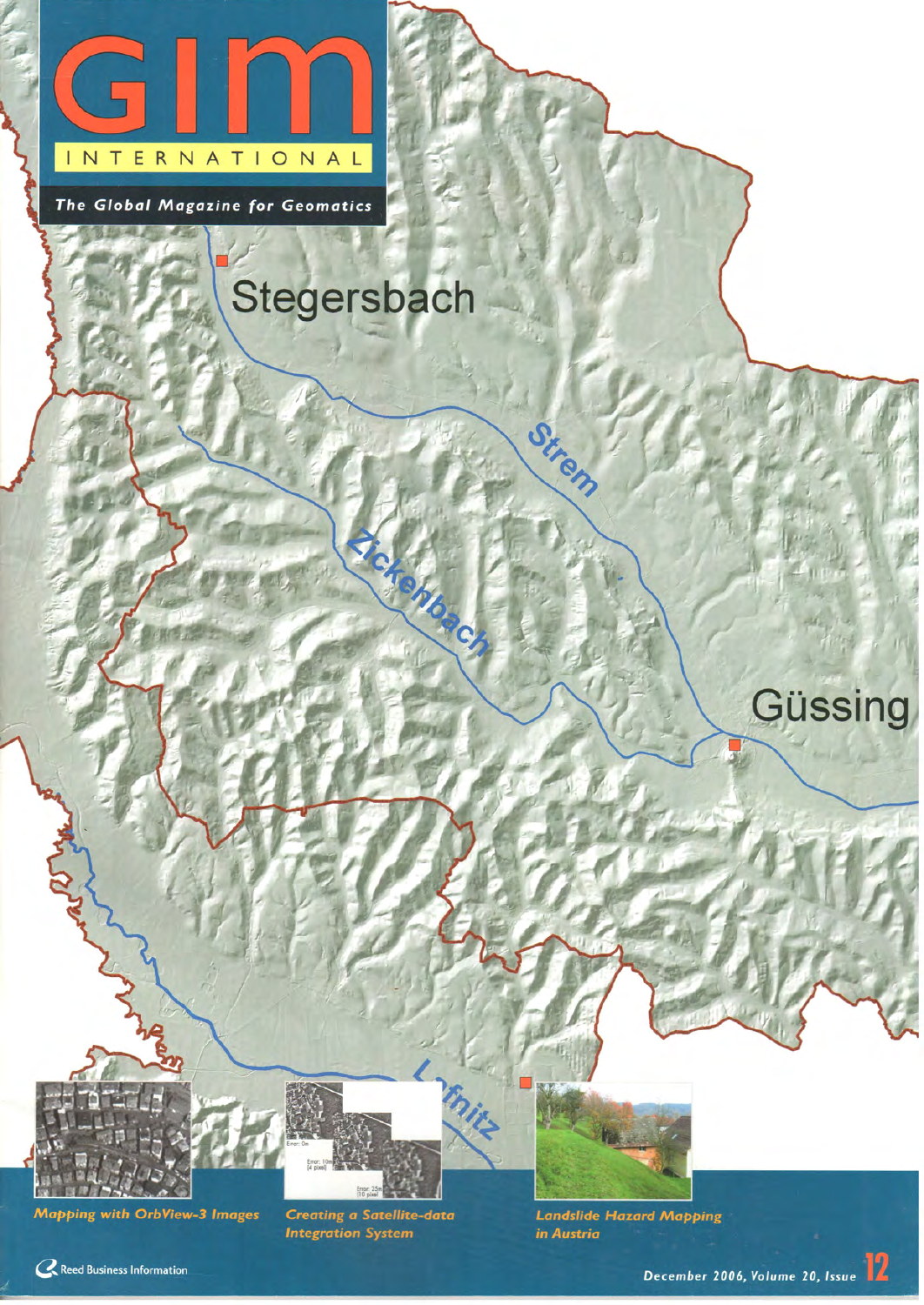

December 2006 Volume 20 Number 12

#### **Features**





Creating a Satellite-data Integration System



## Landslide Hazard Mapping in Austria<br>Using GIS to Develop a Prediction Method

of distributed systems.

page 21

By Bernhard Klingseisen and Philip Leopold, Austria<br>GIS has been used in Austria to analyse the characteristics of landslides and develop a prediction method to support decision-makers in<br>local and regional land-use planning. page 41

The Importance of International Standards<br>By Rong Xie and Ryosuke Shibasaki, Japan<br>The Coordinated Enhanced Observation Period (CEOP) is currently

working on an integrated global water and energy-cycle observation<br>system. One challenge is the creation of a satellite-data integration system able to combine a multitude of data stemming from a diversity

| Interview                  | <b>Building the Capacity</b><br>GIM International Interviews Prof Stig Enemark, FIG President<br>2007-2010<br>page 7 |
|----------------------------|----------------------------------------------------------------------------------------------------------------------|
| <b>Technology in Focus</b> | <b>Electronic Eye Survey Point Retrieval</b><br>page 15                                                              |
| <b>Product Survey</b>      | <b>Product Survey on Mapping Software</b><br>page 26                                                                 |
| <b>Review</b>              | <b>Intergeo Trade Fair and FIG Congress</b><br>Knowledge and Action for the Earth<br>page 45                         |
| <b>Contents Review</b>     | <b>Contents Review 2006</b><br>page 49                                                                               |
| <b>Company's View</b>      | <b>Advancing the World from China</b><br>SuperMap GIS Technologies<br>page 56                                        |



#### THE FRONT COVER



Digital Elevation Model (DEM) of South-Digital Elevation Model (DEM) of South-<br>Burgenland, Austria, area shown as a<br>shaded 3D representation. The 10-m<br>ground resolution DEM was automatically generated from 1:15,000 airborne<br>imagery captured in 2001 using stereo has been used to analyse the characteris-<br>tics of landslides and develop a prediction method to support decision-makers in<br>local and regional land-use planning.<br>Read more in the article on page 41.

| <b>News</b>                        | <b>Business News</b>      | page | 31 |
|------------------------------------|---------------------------|------|----|
|                                    | <b>Advertisers' Index</b> | page | 31 |
|                                    | <b>Dealers Wanted</b>     | page | 32 |
|                                    | Web connect               | page | 36 |
|                                    | <b>Product News</b>       | page | 58 |
|                                    | Agenda                    | page | 71 |
| <b>International Organisations</b> | <b>FIG Page</b>           | page | 65 |
|                                    | <b>ICA Page</b>           | page | 67 |
|                                    | <b>ISPRS Page</b>         | page | 69 |
| Columns                            | <b>The Front Cover</b>    | page | 3  |
|                                    | <b>Editorial</b>          | page | 5  |
|                                    | Pinpoint                  | page | 11 |
|                                    | <b>OGC Column</b>         | page | 19 |
|                                    | <b>Insider's View</b>     | page | 73 |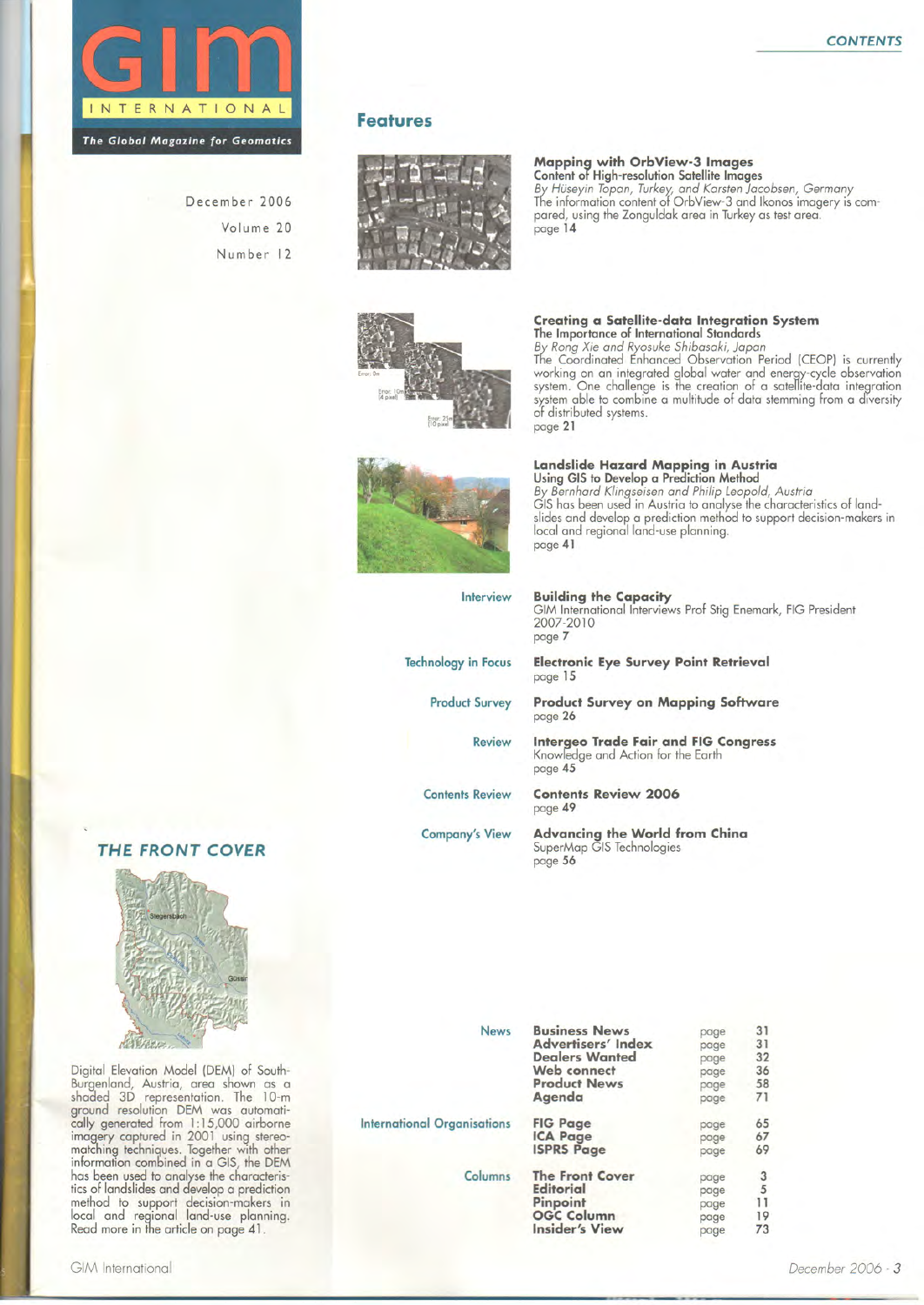# Information Content of High-resolution Satellite Images Mapping with OrbView-3 Images

*The information content of OrbView-3 and Ikonos imagery is compared, using the Zonguldak area in Turkey as test area. Although OrbView-3 images are qualitatively slightly inferior to Ikonos panchromatic scenes, they can be used for the generation of topographic maps at scale 1:10,000. However, they are not suited for 1:5,000 mapping, for which scale Ikonos images also show limitations.*

By Hüseyin Topan, Gürcan Büyüksalik, Zonguldak University, Turkey and Karsten Jacobsen, Leibniz University, Germany

> In operation since 2004, OrbView-3 is one of the recent very highresolution space sensors, offering images of 1m panchromatic and 4m multispectral Ground Sampling Distance (GSD). In mapping terms both geometric accuracy and information content are important, but the required geometric accuracy can be reached without difficulty provided that images are not degraded by atmosphere and sun-elevation effects. As a rule of thumb, the GSD should be at least 0.1mm of

the map scale, corresponding to scale 1:10,000 for 1m GSD.

#### Visual Comparison

Examination of information content has to be done by visual inspection (Figure 1). OrbView-3 and Ikonos have approximately the same resolution, but comparison shows that edges are sharper in the Ikonos image and that whilst OrbView-3 shows cars only as blobs, structural elements are visible in Ikonos. The GSD of 0.62m

*Figure 1, Information content of satellite images depends mainly on Ground Sampling Distance (GSD). All images cover the area of Zonguldak, Turkey: (from left to right, from top to bottom) OrbView-3 (GSD: 1.07m), Ikonos (GSD: 1.00 m), QuickBird (GSD: 0.62m) and Spot 5 (GSD 5m).* 

offered by QuickBird enables identification of more detail. On the other hand, the 5m GSD of Spot 5 limits the use of these images to the creation of maps of smaller scale. Buildings are still visible but they cannot be mapped in detail, and sometimes back-gardens will be identified as streets. Many of these differences result from sensor configuration, radiometric resolution, recording conditions and terrain characteristics.

#### Sensor Configuration

OrbView-3 uses staggered CCD-lines; two CCD-lines are shifted by 0.5 pixels against each other so that the pixel size projected on the ground for nadir view is 2m and adjacent pixels overlap 50% in both directions (Figure 2). The effective GSD of 1m resulting from such over-sampled pixels differs from nominal GSD of 1m. OrbView-3 takes 2,500 double lines per second, but the satellite footprint speed is 7.1km/ sec, which requires permanent change of view direction to slow down angular speed. The resulting slowdown factor is 1.4 (Figure 3). The effective GSD as determined by point-spread analysis of sharp edges does not show loss of resolution against the nominal GSD, but it can be manipulated by contrast enhancement.

#### Radiometric Resolution

OrbView-3, Ikonos and QuickBird have a radiometric resolution of



*Figure 2, OrbView-3 sensor characteristics: staggered CCD-lines (top) result in over-sampled pixels (bottom).*



*Figure 3, Slowdown imaging by permanent change of view direction: slowdown factor b/a 1.4.*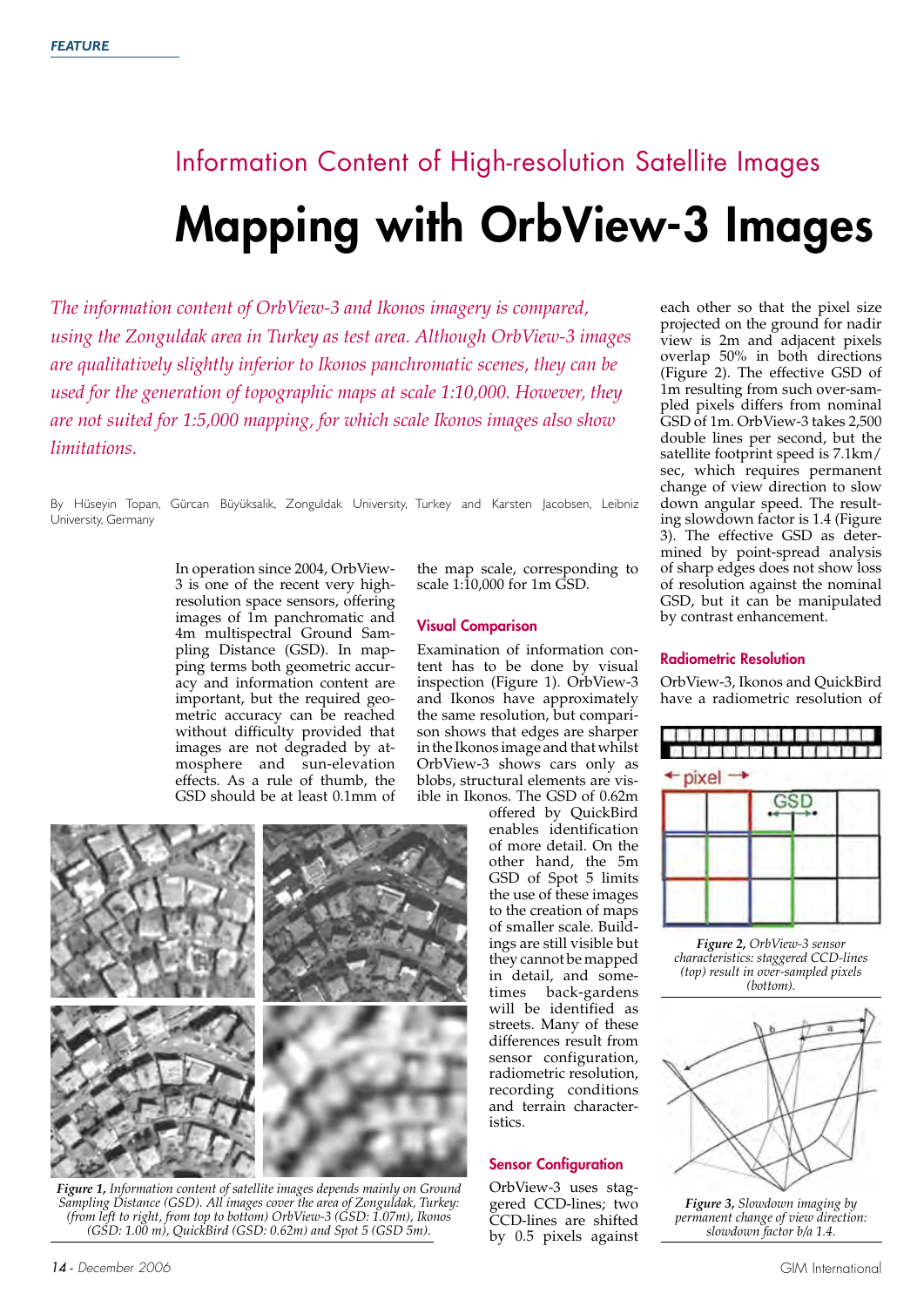

*Figure 4, OrbView-3 image represented in original 11bit radiometric resolution (left) and in 8bit radiometric resolution (right).*



*Figure 5, (Top): OrbView-3 with 63° sun elevation, (bottom): Ikonos with 41° sun elevation.*

11bit, with which 2,048 grey values can be represented. However, the grey values within one scene will not cover the whole range and a qualified change from 11bit to 8bit grey values does not lead to significant loss of information. Only in some crucial areas do differences appear between the original 11bit and the derived



*Figure 6, OrbView-3 showing planned built-up areas (dashed ellipse) and unplanned ones (solid ellipse).* 

8bit grey values. Figure 4 shows more details in the roof in the original 11bit image than in its 8bit counterpart. This may be important for automatic image matching, but for mapping purposes it is unimportant because in both cases the building can be sufficiently well identified in all required detail.

#### Recording Conditions

Haze, clouds and smoke may reduce contrast; enhancement is possible but the resulting image quality will not approach that of images taken under optimal conditions. Sun elevation and azi-

### *Shadows hinder identification of details but sometimes support object identification*

muth cause shadows that hinder identification of details (Figure 5). With a sun elevation angle of 63°, shadows in the OrbView-3 image are not so long as in the Ikonos image with a sun elevation angle of 41°. Shadows cause identifi-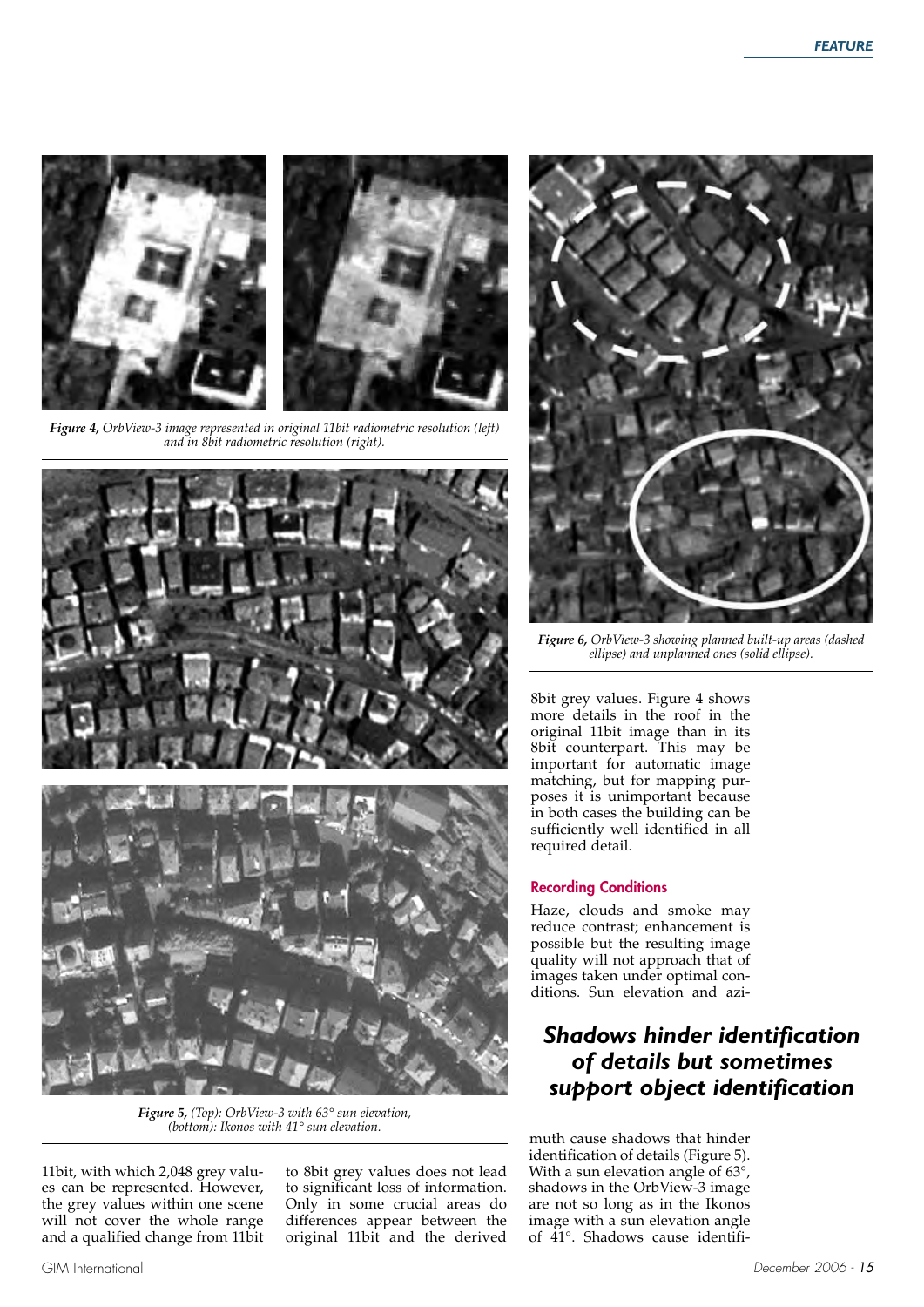| <b>Object</b>     | Image      | Det             | Rec     |
|-------------------|------------|-----------------|---------|
| Large individ-    | OV         | ***             | ***     |
| ual buildings     | <b>IKO</b> | ***             | ***     |
| Small individ-    | OV         | ***             |         |
| ual buildings     | <b>IKO</b> | ***             | ***     |
| Wide roads        | OV         | ***             | ***     |
|                   | <b>IKO</b> | ***             | ***     |
| Small roads       | OV         | ***             | ÷÷      |
|                   | IKO        | ***             | ***     |
| Sport grounds     | OV         | **              | $**$    |
|                   | <b>IKO</b> | ***             | ***     |
| Cemetery          | OV         | ÷÷              | نه به   |
| area              | <b>IKO</b> | ***             | ***     |
| Coast line        | OV         | k sk sk         | $\cdot$ |
|                   | <b>IKO</b> | $***$           | ***     |
| Sideline of       | OV         | $**$            | نه به   |
| roads             | <b>IKO</b> | ***             | ***     |
| Wall              | OV         | $**$            | ý.      |
|                   | <b>IKO</b> | $**$            | $**$    |
| Pavement          | OV         | ÷ ÷             | $**$    |
|                   | <b>IKO</b> | ***             | ***     |
| Footpath          | OV         | $\star$ $\star$ |         |
|                   | <b>IKO</b> | $**$            | $***$   |
| Pool              | OV         |                 |         |
|                   | <b>IKO</b> | ***             | $***$   |
| <b>Grass land</b> | OV         |                 |         |
|                   | IKO        | ***             | ***     |

*Table 1, Summary of detection (DET) and recognition (REC) possibilities of OrbView-3 (OV) panchromatic and Ikonos (IKO) pansharpened images. Good:\*\*\*, Medium:\*, Difficult: \**

cation problems in scenes with narrow streets, high buildings and terrain inclination, as is the case in the north of the Zonguldak area, but sometimes shadows may support object identification. For example, a helicopter landing-pad might at first sight look like a roof, but missing shadow may indicate that it is on the same level as surrounding grassland.

#### Terrain Characteristics

Contrast is the dominant com-

ponent of image interpretation, but identification of objects also depends on their characteristics. Planned areas, with larger, well-arranged buildings can be more easily mapped than unplanned areas with smaller and irregular objects, especially when the latter occur in hilly terrain (Figure 6). Identification of objects in planned areas does not result in significant differences between OrbView-3 and Ikonos panchromatic images, while in unplanned areas the better image quality of Ikonos resulted

in a larger number of identified objects. Not every building has a rectangular shape and, particularly in hilly terrain, walls may not be parallel. Figure 7 shows a building of irregular shape (a), a rectangular building (c) and a low building throwing little shadow (b). The latter has not been identified during the mapping exercise, mainly because of missing shadow. OrbView-3 cannot take panchromatic and colour images simultaneously as do Ikonos and QuickBird, so no direct pan-sharp-



*Figure 7, OrbView-3 image showing building of irregular shape (a), unrecognised building (b) and building of usual shape (c).*





*Figure 8, Mapping based on panchromatic OrbView-3 image (left) and on panchromatic Ikonos image (right).*